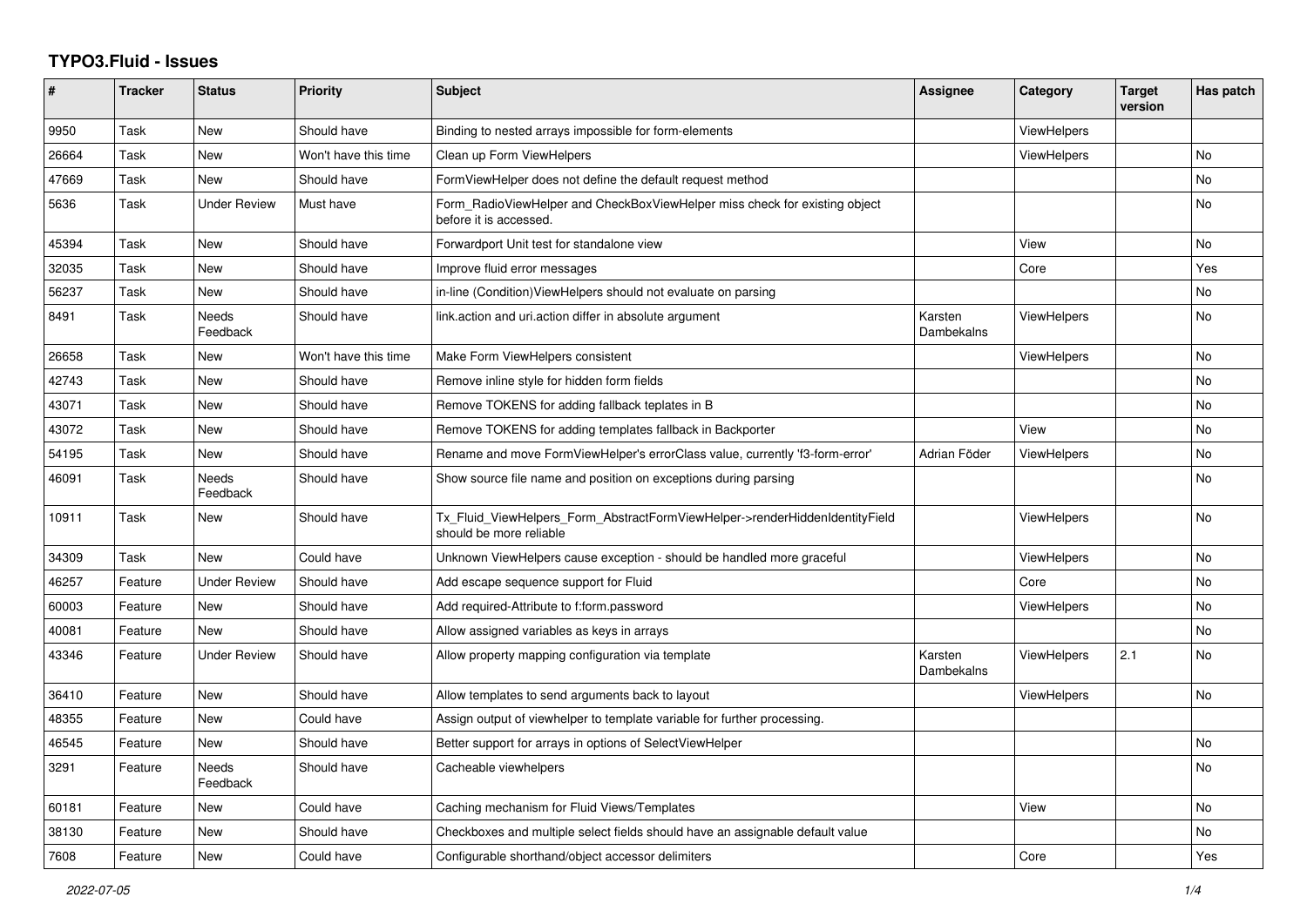| $\vert$ # | <b>Tracker</b> | <b>Status</b>       | <b>Priority</b> | <b>Subject</b>                                                                                | <b>Assignee</b>        | Category           | <b>Target</b><br>version | Has patch |
|-----------|----------------|---------------------|-----------------|-----------------------------------------------------------------------------------------------|------------------------|--------------------|--------------------------|-----------|
| 52640     | Feature        | <b>Under Review</b> | Should have     | Create an UnlessViewHelper as opposite to the IfViewHelper                                    | Marc Neuhaus           |                    |                          | <b>No</b> |
| 3725      | Feature        | New                 | Could have      | <b>CSS Engine</b>                                                                             | Christian Müller       | ViewHelpers        |                          | <b>No</b> |
| 1907      | Feature        | New                 | Could have      | Default values for view helpers based on context                                              |                        | Core               |                          |           |
| 45345     | Feature        | Needs<br>Feedback   | Should have     | Easy to use comments for fluid that won't show in output                                      |                        |                    |                          |           |
| 45153     | Feature        | New                 | Should have     | f:be.menus.actionMenuItem - Detection of the current select option is insufficient            |                        |                    |                          | <b>No</b> |
| 62346     | Feature        | New                 | Could have      | f:comment should have high precende                                                           |                        | Core               | 3.x                      | No        |
| 31955     | Feature        | New                 | Should have     | f:uri.widget                                                                                  |                        | Widgets            |                          | <b>No</b> |
| 10472     | Feature        | New                 | Could have      | Fluid Standalone distribution                                                                 |                        | Core               |                          | No        |
| 9005      | Feature        | Accepted            | Could have      | Fluid Template Analyzer (FTA)                                                                 | Sebastian<br>Kurfuerst |                    |                          |           |
| 4704      | Feature        | New                 | Should have     | Improve parsing exception messages                                                            |                        | Core               |                          |           |
| 37095     | Feature        | New                 | Should have     | It should be possible to set a different template on a Fluid TemplateView inside an<br>action | Christopher<br>Hlubek  |                    |                          | <b>No</b> |
| 51100     | Feature        | New                 | Must have       | Links with absolute URI should have the option of URI Scheme                                  |                        | <b>ViewHelpers</b> |                          | <b>No</b> |
| 33394     | Feature        | Needs<br>Feedback   | Should have     | Logical expression parser for BooleanNode                                                     | <b>Tobias Liebig</b>   | Core               |                          | <b>No</b> |
| 30555     | Feature        | New                 | Could have      | Make TagBuilder more extensible                                                               |                        | Core               |                          | <b>No</b> |
| 42397     | Feature        | New                 | Should have     | Missing viewhelper for general links                                                          |                        |                    |                          | No        |
| 36559     | Feature        | New                 | Could have      | New widget progress bar                                                                       |                        |                    |                          | Yes       |
| 5933      | Feature        | Accepted            | Should have     | Optional section rendering                                                                    | Sebastian<br>Kurfuerst | <b>ViewHelpers</b> |                          | <b>No</b> |
| 60271     | Feature        | <b>New</b>          | Should have     | Paginate viewhelper, should also support arrays                                               |                        |                    |                          | <b>No</b> |
| 39936     | Feature        | <b>New</b>          | Should have     | registerTagAttribute should handle default values                                             |                        | <b>ViewHelpers</b> |                          | No        |
| 33215     | Feature        | New                 | Should have     | RFC: Dynamic values in ObjectAccess paths                                                     |                        |                    |                          | No        |
| 8989      | Feature        | Needs<br>Feedback   | Could have      | Search path for fluid template files                                                          |                        | View               |                          | <b>No</b> |
| 49756     | Feature        | <b>Under Review</b> | Should have     | Select values by array key in checkbox viewhelper                                             |                        |                    |                          | <b>No</b> |
| 9514      | Feature        | <b>New</b>          | Should have     | Support explicit Array Arguments for ViewHelpers                                              |                        |                    |                          |           |
| 51277     | Feature        | <b>New</b>          | Should have     | ViewHelper context should be aware of actual file occurrence                                  |                        |                    |                          | No        |
| 28551     | Bug            | Accepted            | Should have     | (v4) backport VHTest                                                                          | Sebastian<br>Kurfuerst |                    |                          | <b>No</b> |
| 28554     | <b>Bug</b>     | New                 | Should have     | (v4) implement feature flag to disable caching                                                |                        |                    |                          | <b>No</b> |
| 28550     | <b>Bug</b>     | <b>New</b>          | Should have     | (v4) make widgets cacheable, i.e. not implement childnodeaccess interface                     |                        |                    |                          | <b>No</b> |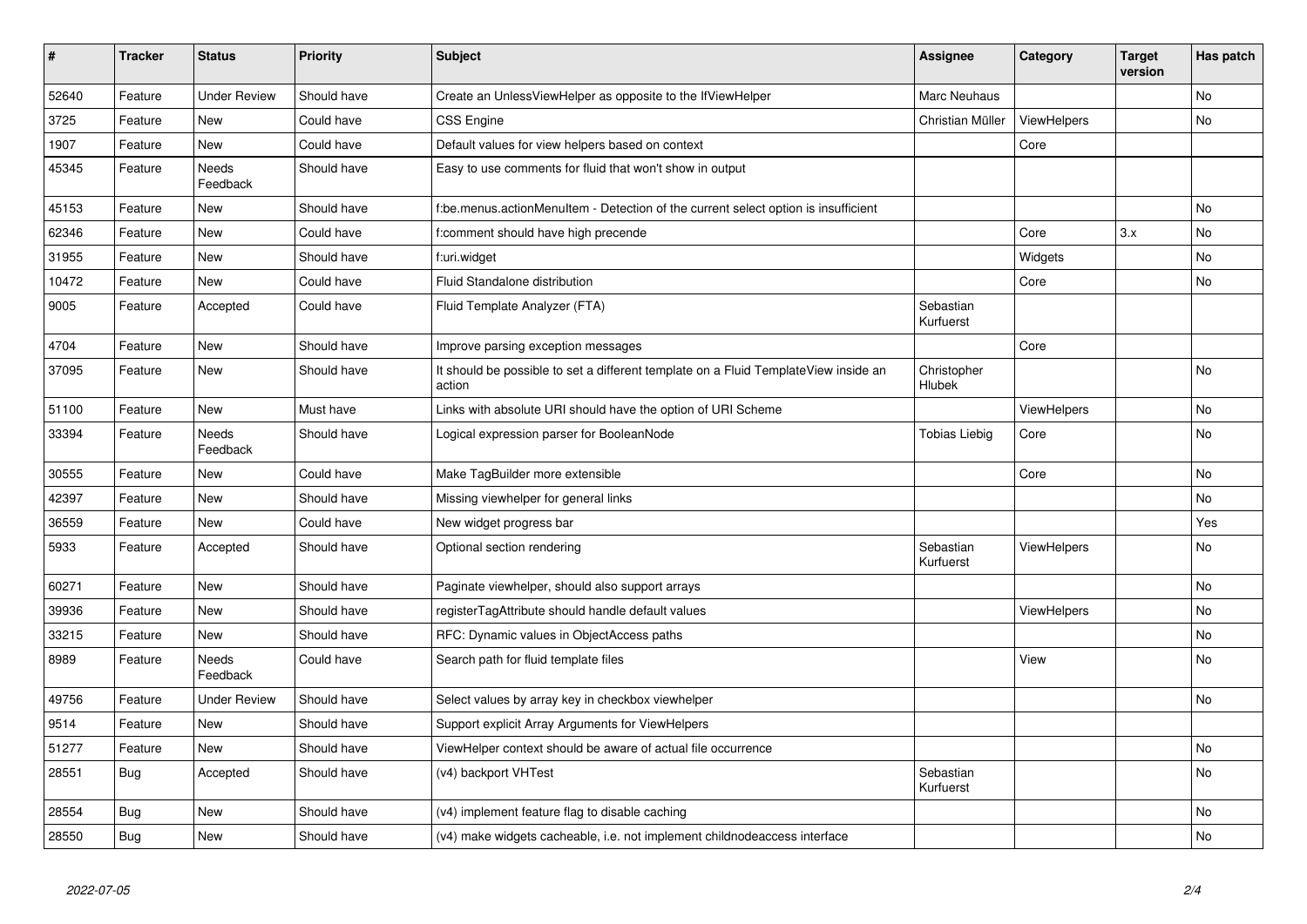| #     | <b>Tracker</b> | <b>Status</b>            | <b>Priority</b> | <b>Subject</b>                                                                                              | Assignee                    | Category           | <b>Target</b><br>version | Has patch |
|-------|----------------|--------------------------|-----------------|-------------------------------------------------------------------------------------------------------------|-----------------------------|--------------------|--------------------------|-----------|
| 28552 | Bug            | <b>New</b>               | Should have     | (v5) write ViewHelper test for compiled run; adjust functional test to do two passes<br>(uncached & cached) |                             |                    |                          | <b>No</b> |
| 51239 | <b>Bug</b>     | <b>Under Review</b>      | Must have       | AbstractViewHelper use incorrect method signature for "\$this->systemLogger->log()"                         | Adrian Föder                | Core               |                          | Yes       |
| 12863 | <b>Bug</b>     | <b>New</b>               | Should have     | Attributes of a viewhelper can't contain a '-'                                                              | Sebastian<br>Kurfuerst      | Core               |                          | No        |
| 36662 | Bug            | Needs<br>Feedback        | Should have     | Checked state isn't always correct when property is collection                                              | Kevin Ulrich<br>Moschallski | <b>ViewHelpers</b> | 1.1.1                    | No        |
| 30937 | Bug            | New                      | Should have     | CropViewHelper stringToTruncate can't be supplied so it can't be easily extended                            |                             | <b>ViewHelpers</b> |                          | Yes       |
| 54284 | Bug            | New                      | Should have     | Default Option for Switch/Case VH                                                                           |                             | ViewHelpers        |                          | No        |
| 46289 | Bug            | <b>Needs</b><br>Feedback | Should have     | Enable Escaping Interceptor in XML request format                                                           |                             | View               | 2.0.1                    | <b>No</b> |
| 13045 | <b>Bug</b>     | <b>New</b>               | Should have     | Entity decode of strings are different between if-conditions and output of variable                         |                             |                    |                          |           |
| 52536 | <b>Bug</b>     | <b>Under Review</b>      | Should have     | Errorclass not set if no property-attribute set                                                             |                             |                    |                          |           |
| 49600 | <b>Bug</b>     | New                      | Should have     | f:form tag shown as a HTML on frontend                                                                      |                             | <b>ViewHelpers</b> |                          | No        |
| 58921 | Bug            | New                      | Should have     | f:form.* VHs crash if NOT inside f:form but followed by f:form                                              |                             |                    |                          | No        |
| 37619 | <b>Bug</b>     | New                      | Should have     | Fatal Error when using variable in name attribute of Section ViewHelper                                     |                             | ViewHelpers        |                          | No        |
| 49038 | Bug            | New                      | Must have       | form.select does not select the first item if prependOptionValue is used                                    |                             |                    |                          | No        |
| 8648  | Bug            | New                      | Should have     | format.crop ViewHelper should support all features of the crop stdWrap function                             |                             | ViewHelpers        |                          | No        |
| 58983 | Bug            | <b>New</b>               | Should have     | format.date does not respect linebreaks and throws exception                                                |                             |                    |                          | No.       |
| 58862 | Bug            | Needs<br>Feedback        | Should have     | FormViewHelper doesn't accept NULL as value for \$arguments                                                 | <b>Bastian</b><br>Waidelich | ViewHelpers        |                          | Yes       |
| 59057 | Bug            | <b>Under Review</b>      | Must have       | Hidden empty value fields shoud be disabled when related field is disabled                                  | <b>Bastian</b><br>Waidelich | <b>ViewHelpers</b> |                          | <b>No</b> |
| 28553 | Bug            | <b>New</b>               | Should have     | improve XHProf test setup                                                                                   |                             |                    |                          | No        |
| 57885 | Bug            | <b>New</b>               | Must have       | Inputs are cleared from a second form if the first form produced a vallidation error                        |                             |                    |                          | <b>No</b> |
| 55008 | Bug            | <b>Under Review</b>      | Should have     | Interceptors should be used in Partials                                                                     | Christian Müller            |                    |                          | No        |
| 27607 | <b>Bug</b>     | <b>New</b>               | Must have       | Make Fluid comparisons work when first element is STRING, second is NULL.                                   |                             | Core               |                          | No        |
| 28549 | Bug            | <b>New</b>               | Should have     | make widgets cacheable, i.e. not implement childnodeaccess interface                                        |                             |                    |                          | <b>No</b> |
| 40998 | Bug            | <b>Under Review</b>      | Should have     | Missing parent request namespaces in form field name prefix                                                 | Sebastian<br>Kurfuerst      | <b>ViewHelpers</b> | 1.1.1                    | No        |
| 33628 | Bug            | Needs<br>Feedback        | Must have       | Multicheckboxes (multiselect) for Collections don't work                                                    | Christian Müller            | ViewHelpers        |                          | No        |
| 40064 | Bug            | New                      | Must have       | Multiselect is not getting persisted                                                                        |                             | ViewHelpers        |                          | No        |
| 53806 | Bug            | Under Review             | Should have     | Paginate widget maximumNumberOfLinks rendering wrong number of links                                        | Bastian<br>Waidelich        | Widgets            |                          | No        |